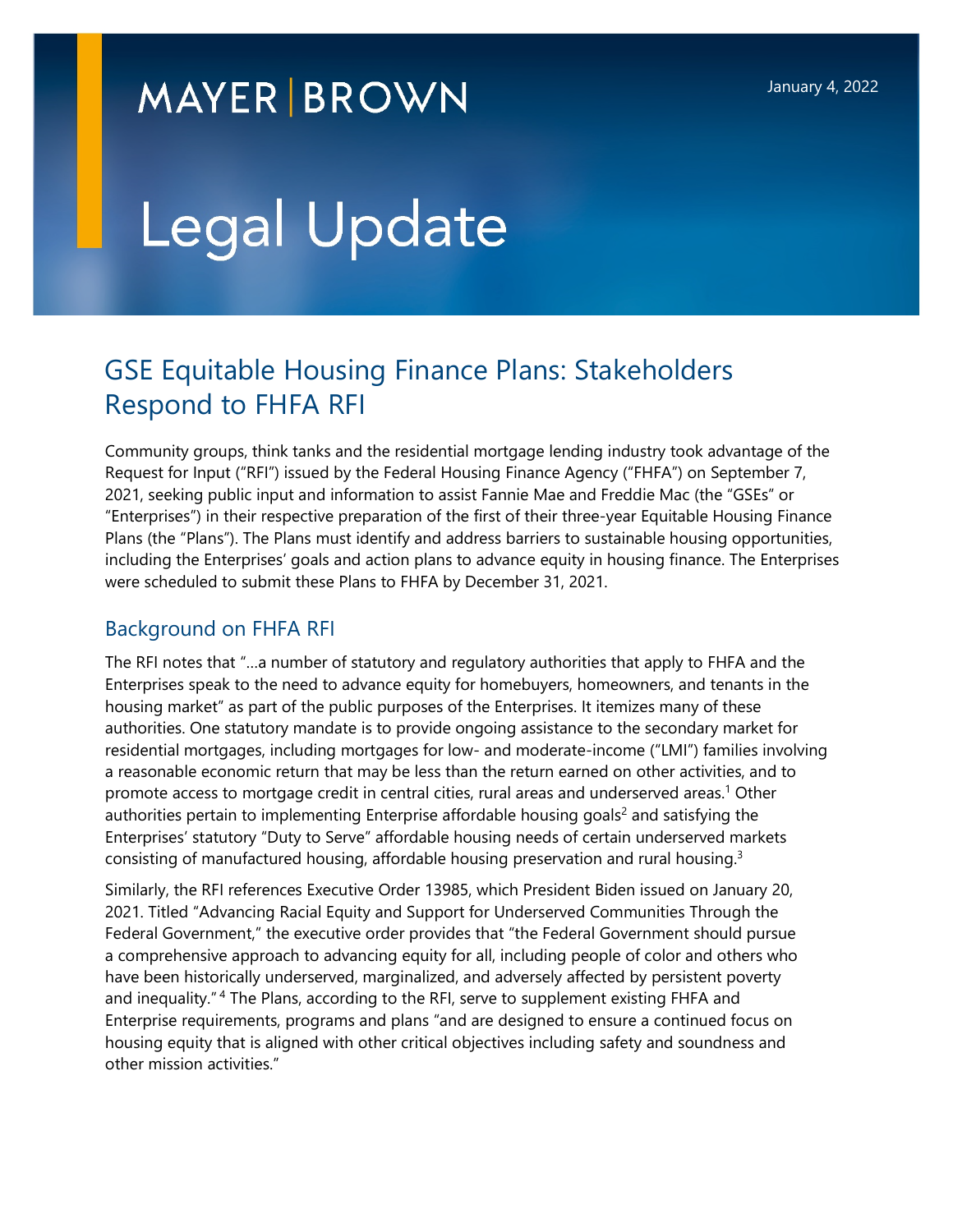# Content of the Plans

The Plans, which are to become effective in February 2022 and updated annually, must include objectives, measurable goals and planned meaningful actions related to reducing:

- The racial or ethnic homeownership gap
- Underinvestment or undervaluation in formerly redlined areas that remain racially or ethnically concentrated areas of poverty or otherwise underserved or undervalued

Additionally, FHFA provided the Enterprises with a non-exclusive list of objectives and goals that could be undertaken in the Plans, including reducing:

- Racial or ethnic disparities in acceptance rates for the Enterprises' respective automated underwriting systems ("AUS")
- Racial or ethnic disparities in the share of loans acquired by the Enterprises compared to the overall mortgage market

Responses to the RFI also are expected to assist the Enterprises in their preparation and FHFA in its oversight of the Plans. The RFI posed the following questions:

- 1. How should measurable goals be selected and set by the Enterprises? For example, is pursuing a small set of focused goals or a wide portfolio of goals better?
- 2. What data, information or analyses would be helpful for the Enterprises to consider or use to support their plans?
- 3. How should the Enterprises undertake setting objectives, measurable goals and meaningful actions to sustainably address the racial and ethnic homeownership gap?
- 4. How should the Enterprises undertake setting objectives, measurable goals and meaningful actions for formerly redlined areas? How should such areas be defined?
- 5. What other objectives and measurable goals should the Enterprises pursue in their plans?
- 6. What constitutes a "meaningful" action, and what kinds of meaningful actions should be taken by the Enterprises under their plans?
- 7. How can the Enterprises and FHFA ensure that actions taken under the plans provide sustainable housing opportunities and are consistent with safety and soundness?
- 8. What should FHFA consider in overseeing the Enterprises' plans? Should FHFA provide a rating or some other public assessment? If so, how should the plans be assessed?
- 9. How should the plans interact with Duty to Serve, Housing Goals or other requirements?
- 10. Could special purpose credit programs (as defined in 12 CFR 1002.8) be included in the Enterprises' plans? How should such programs be structured?
- 11. Are there additional or different required objectives and goals that FHFA should consider for future Enterprise plans?
- 12. What communities and stakeholders should the Enterprises consult with in developing their plans?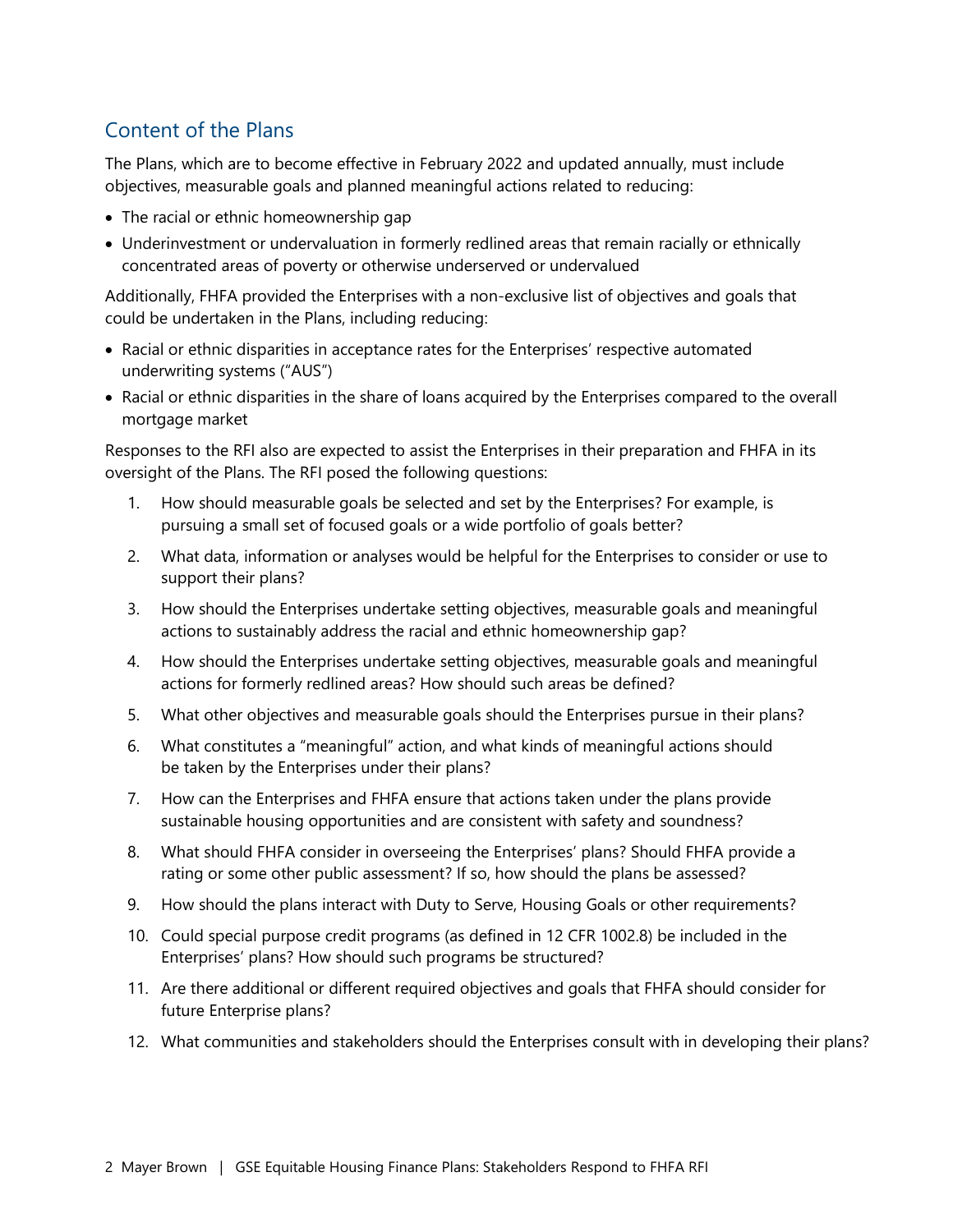# Summary of General Comments to the RFI

Most of the responses to the RFI did not specifically answer each of the 12 questions but centered on common themes.

One theme focused on the process of how to define "Equitable Housing Finance" and establish measurable quantifiable goals toward achieving that objective. A second focused on what resources and expertise the Enterprises need in order to be better-functioning institutions, such as more experienced staffing, changes to the Enterprises' increased capital requirements and augmenting their fair lending supervision. Third was the use, continued sharing of and refinement of the Uniform Appraisal Dataset and National Mortgage Database, among other data collected by the Enterprises, with cross-market stakeholders and researchers.

A fourth and oft-repeated theme was the mismatch between supply and demand for homes for owner-occupancy and the litany of federal, state and local initiatives that could be undertaken to increase the supply of housing. More equitable loan servicing practices was a fifth theme. The failure of FHFA to include people with disabilities, instead focusing on racial and ethnic minority populations, was another theme, given that adults with disabilities are more likely to be poor and live in LMI neighborhoods than individuals and families without disabilities. But, for this Legal Update, we highlight another theme pertaining to the Enterprises' purchases of mortgage loans, including underwriting criteria, product types, loan size and loan pricing. Below we summarize some of these comments.

## Summary of Comments Related to Loan Purchases

#### **BORROWER ELIGIBILITY**

Industry stakeholders provided a series of recommendations related to loan purchase eligibility based on borrower creditworthiness. For purposes of this Legal Update, we refer to these eligibility criteria as underwriting, while recognizing that, as loan purchasers, the Enterprises do not underwrite loans originated by lenders.

The Urban Institute's ("UI") comment reflected a common sentiment: "The Enterprises' underwriting box is narrow, a relic of the Great Recession that is likely exacerbated by lender overlays and Enterprise loan-level risk based pricing, impeding homeownership for many who might have been approved under a more 'normal,' risk-tolerant set of underwriting guidelines." The comment letter further asserted that while the Enterprises' eligibility criteria for loan purchase "may seem to be race neutral, they aren't." Cutting to the chase, the UI wrote: "Despite increased reliance on automated and algorithmic underwriting, the three basic 'C's' of mortgage lending—credit, collateral and capacity—still drive underwriting decisions today. While these criteria don't explicitly include race, relying on them necessarily perpetuates racial inequities." All current underwriting determinants, the UI wrote, "should be scrutinized through an equity lens to identify opportunities for safely expanding equitable access to housing."

Many commenters commended FHFA and the Treasury Department for suspending the prior presidential administration's amendments to the Preferred Stock Purchase Agreements to cap the support the Enterprises can provide for certain single-family mortgage loans. The single-family loan limit restricts the Enterprises' purchase of "high-risk" loans to 6 percent of their purchases and 3 percent of their refinance mortgages. "High-risk" loans are defined as loans with at least two of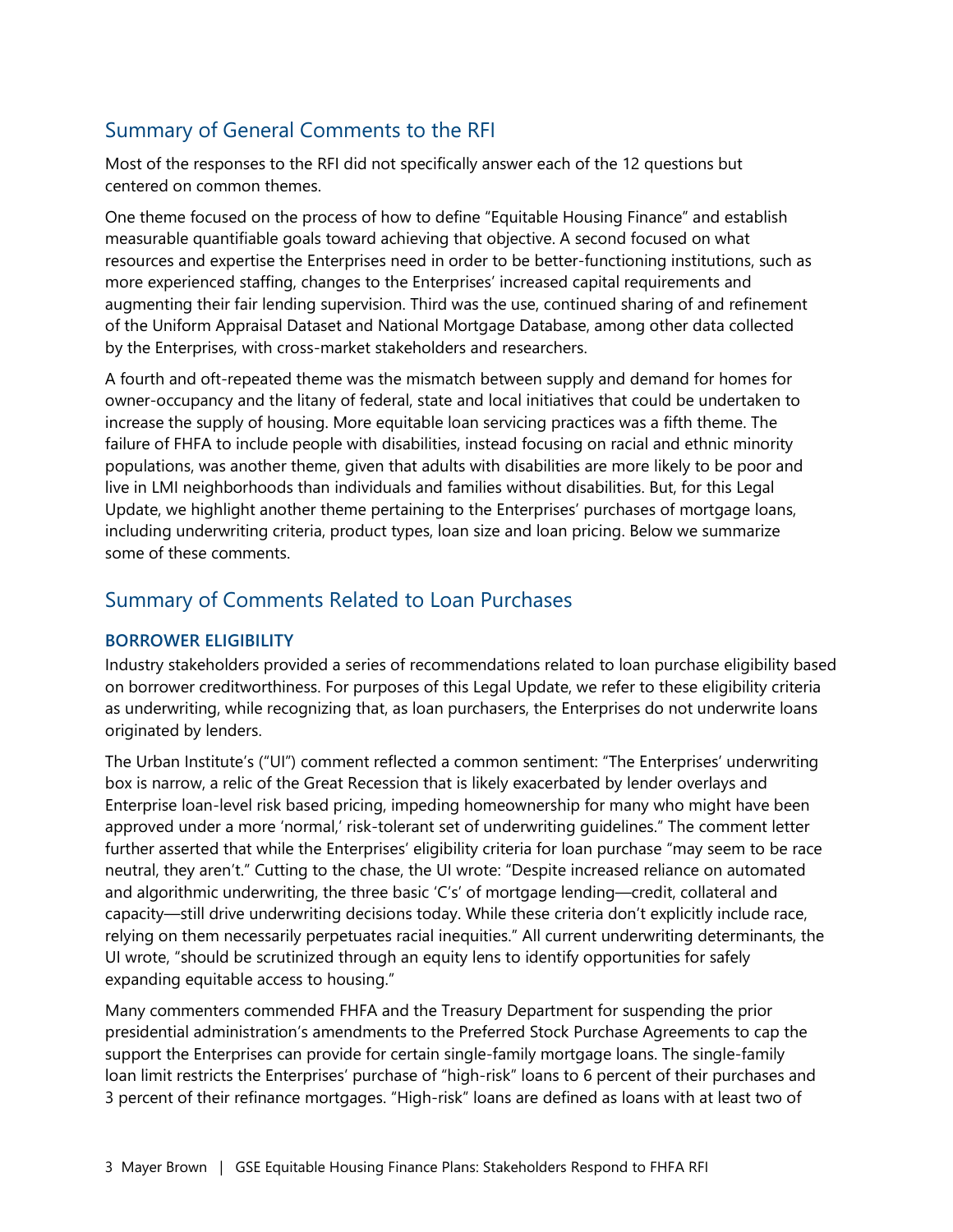the following characteristics: greater than 90 percent loan-to-value ratios, greater than 45 percent debt-to-income ratios and a borrower credit score below 680. In order to make responsible mortgage credit available to underserved families of color, some commenters, such as the Center for Responsible Lending ("CRL"), urged the conversion of this suspension to an outright rescission of the prior amendments.

#### *Automated Underwriting Systems*

Some commenters recommended the modernization of the Enterprises' automated underwriting systems, in part, by relying more on alternative data. In addition to considering positive rental payment history, which the Enterprises recently have incorporated, assessing the viability of other data sets, such as car payments, utility bills and cash flow data from consumers' bank account records, was a common comment. Rocket Mortgage, for example, supports pilot programs to regularly assess the merits of incorporating alternative data sets into the Enterprises' automated underwriting systems, and the Housing Policy Council ("HPC") suggested that updates to the Enterprises' automated underwriting systems should explore ways to capture income variability, which is more common for LMI individuals. The National Consumer Law Center ("NCLC") (joined by several other consumer advocacy groups) also encouraged the use of certain alternative data, such as cash flow, but cautioned that "alternative data is a mixed bag, and the details matter."

One comment from the National Housing Conference ("NHC") asked the Enterprises to work with qualified fair housing organizations to identify racial and ethnic disparate impact in their automated underwriting systems and develop strategies that result in less discriminatory alternatives. It also encouraged the use of artificial intelligence and machine learning to develop less discriminatory predictive models. Similarly, the National Community Stabilization Trust ("NCST") believes that reducing the "accept-rate gaps" of the Enterprises' automated underwriting systems is a "critical and direct way" to improve racial and ethnic homeownership gaps calls for an examination of arbitrary cutoffs (such as credit score floors) and upfront fair lending testing of new releases before implementation. In contrast, the CRL cautioned in its response that the Enterprises should ensure that the broad use of machine learning, artificial intelligence and big data do not perpetuate discrimination and thwart inclusive lending. Similarly, the National Fair Housing Alliance ("NFHA") (on behalf of itself, the Consumer Federation of America, and other advocacy groups) encouraged the Enterprises to "embrace innovative technologies designed to significantly reduce, and ultimately eliminate, bias in algorithmic-based systems."

#### *Credit Scores*

Many commenters discussed the need for refinement of credit score models on which the Enterprises presently rely and likely will rely in the future. As the NHC comment letter explained: "Credit scores, while predictive of risk in the aggregate and an important component of sustainable lending, remain a barrier to mortgage credit for many borrowers of color and low income borrowers." The National Community Reinvestment Coalition ("NCRC"), for example, urged FHFA to ensure that the Enterprises only use credit scoring models that reduce barriers for people of color by using data elements that are more likely to include those with little or no credit history. The National Association of Realtors ("NAR") applauded the Enterprises' prior rulemaking providing for the development of a framework to evaluate new credit scoring models but expressed its frustration that "there has been little progress in adopting new scores." While the NAR acknowledged the value of FHFA's action to allow the Enterprises to use rental data in underwriting, it wrote that homebuyers must continue to qualify for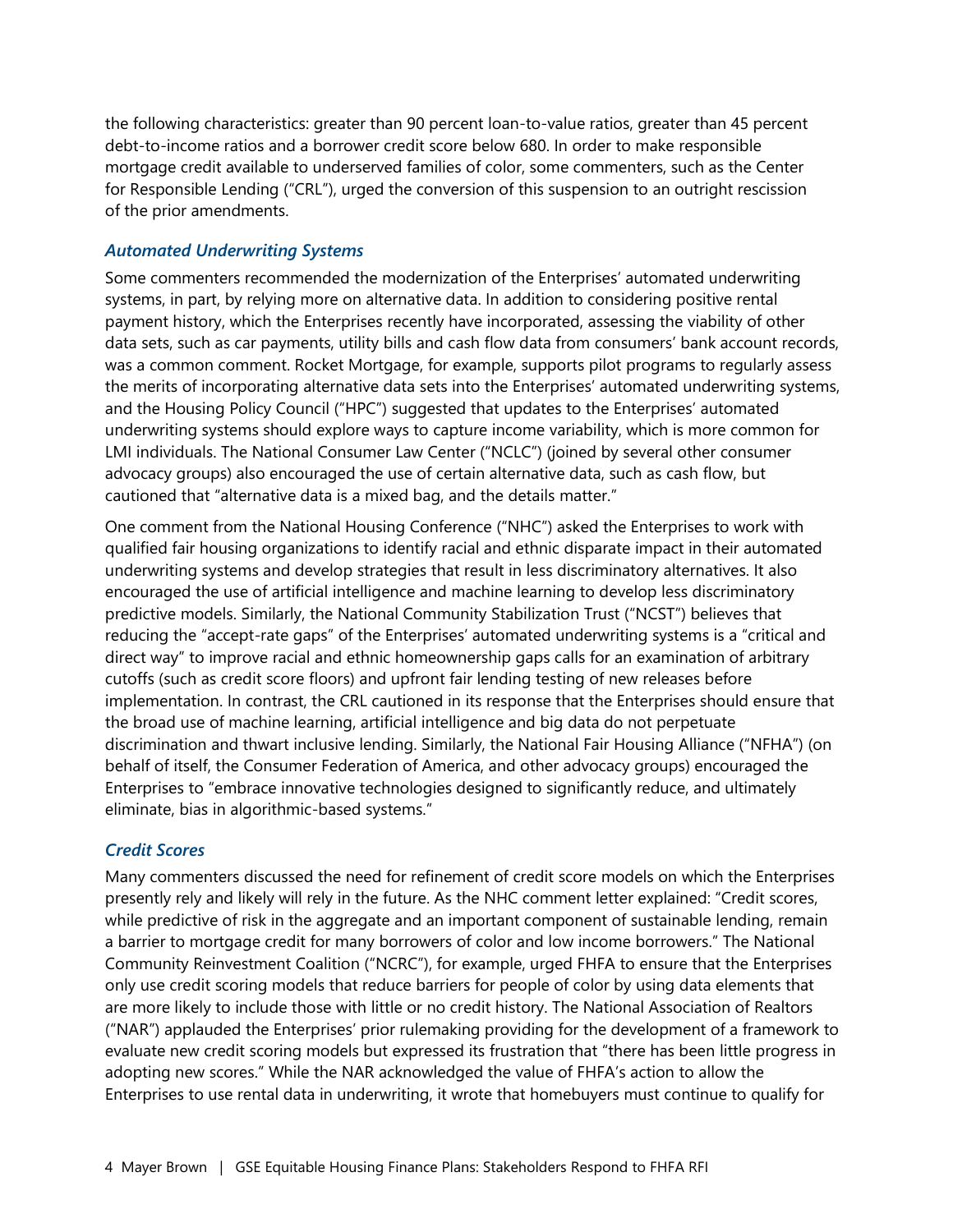mortgage loan assistance based on traditional credit score thresholds, limiting the benefits of underwriting with alternative data.

The National Housing Resource Center ("NHRC") instead simply stated that the Enterprises should lower the required credit scores or adjust their automated underwriting systems that ascribe higher risk to applicants with lower credit scores.

#### *Debt-to-Income Ratios*

Stakeholders also highlighted the need to reevaluate the debt-to-income ratio as a means to determine that the underwriting process had fewer discriminatory effects. For example, NFHA commented on the struggle of prospective borrowers of color to meet standard debt-to-income and loan-to-value ratios necessary for loan approval because of past discriminatory federal housing policies that prevented access to homeownership and the wealth building benefits it offers. While the NAR acknowledged the efforts of the Enterprises to reduce the effects of student loan payments in underwriting, the NAR focused on the higher burden of student debt on persons of color and the fact that student debt may make a renter's debt-to-income ratio exceed current eligibility thresholds. Interestingly, there were no public comments challenging the use of debt-to-income ratios as reliable indicators of the likelihood of default.

#### *Loan-to-Value Ratios*

According to a number of commenters, one of the main methods to ameliorate the underwriting process for marginalized borrowers is to reevaluate loan-to-value ratio requirements. Comments regarding required loan-to-value ratios generally fell into two categories that are inextricably tied together: appraisals and down payments. An undervalued property overstates the loan-to-value-ratio of a loan, potentially resulting in a loan denial or an increased down payment requirement. Consumer advocacy groups noted that, if a borrower is struggling to meet the initial down payment requirement, an undervalued property that results in an increased down payment requirement to meet the specified loan-to-value ratio will exacerbate the problem.

#### *Appraisals*

Bias in home loan appraisals is a hot topic these days, and FHFA received several comments on appraisals. Without regard to questions of bias, comments expressed the need to modernize and standardize the appraisal process. Additionally, some commented that the current appraiser shortage is causing unprecedented delays and costs to consumers while creating a disparate impact on communities of color.

CoreLogic wrote that the lack of supply of affordable housing in LMI neighborhoods is made worse because home builders who target these neighborhoods for development lack "market comparable properties" to use to establish value, resulting in the appraised value of new or rehabilitated affordable homeownerships units being "chronically lower than the market listing price of other homes in the neighborhood, which tend to be older, not in as good a condition, or use older technology materials that are less durable and energy efficient as the new/rehabilitated property targeted for development." It recommended the Enterprises create an "appraisal gap" subsidy program to cover the difference between appraised value and market listing price in neighborhoods that do not provide adequate market comparable properties.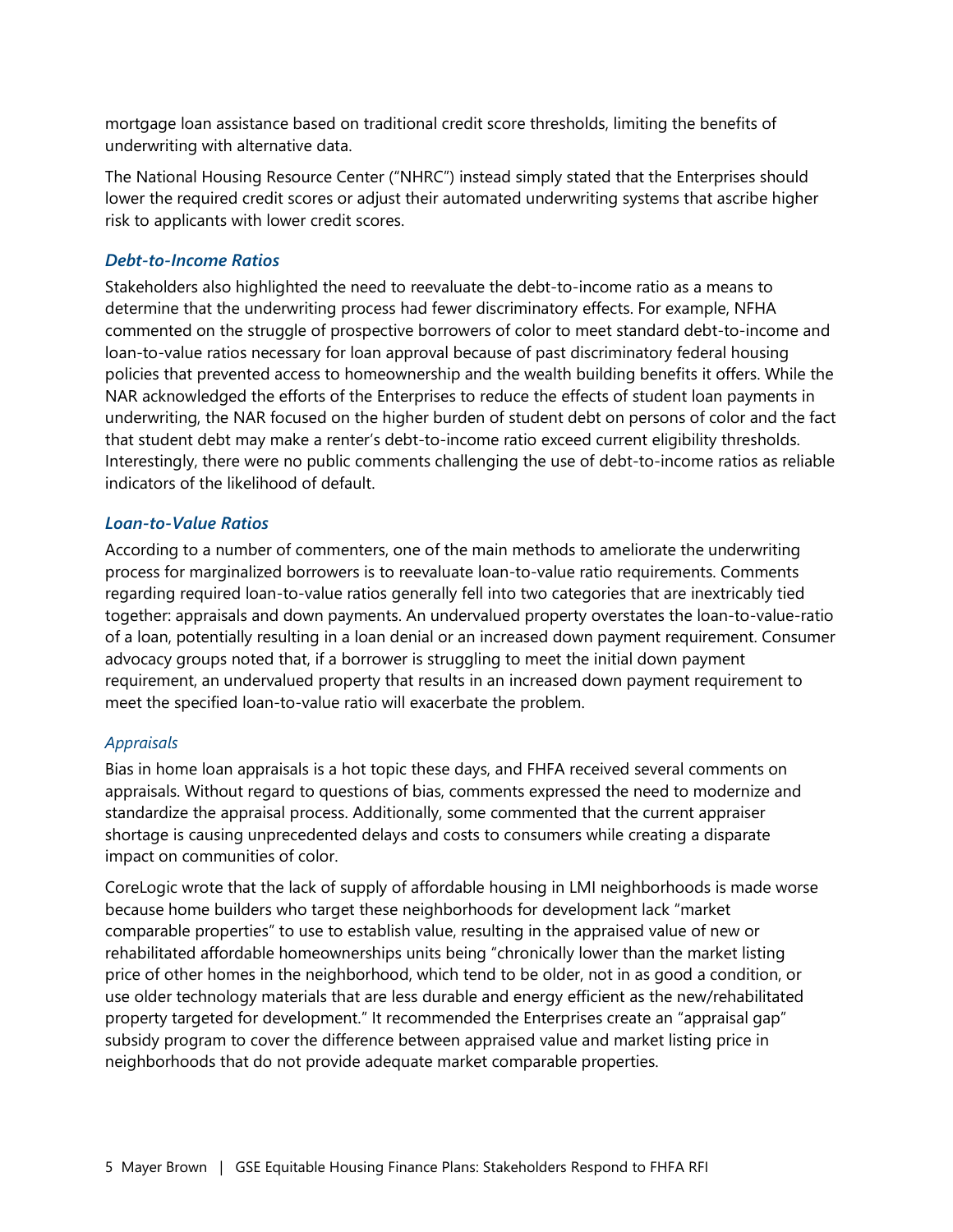The NAR urged the Enterprises to conduct more research on determining where and how valuation can reinforce discrimination so that safe and sound measures to correct any discrimination in the valuation process can be determined.<sup>[5](#page-9-4)</sup> NFHA said that the Enterprises should ensure that appraisal guidelines mitigate any potential fair lending risk and any potential harm to people and communities of color and specifically called out the sales comparison approach as an appraisal method that may perpetuate the history of undervaluing homes in communities of color. NCRC recommended that the Enterprises use appraisal data to identify geographic areas with the largest appraisal gaps as a first step toward providing more targeted solutions. Many commenters asked the Enterprises to release their appraisal data to the public on an aggregate basis to facilitate research regarding the impact of appraisals and other housing practices on communities of color. Referencing research from the Woodstock Institute, NCRC recommended that the Enterprises discontinue their policies of only using the first, lower appraisal when homeowners receive a second, higher appraisal because they believe the first appraisal was discriminatory.

#### *Down Payment Assistance*

Funding a house down payment is one of the largest barriers to homeownership. Many commenters highlighted the lack of generational wealth as a barrier for many African-Americans to make their required equity investment. The NAR highlighted the double-digit percentage increases in singlefamily home sale prices throughout the country, which raised required down payment amounts across the spectrum of buyers. It supports the creation of safe and sound down payment assistance programs, as long as such programs do not facilitate lending to borrowers who are not financially capable of ongoing mortgage payments. In addition, stakeholders, such as NFHA, encouraged the Enterprises to support targeting down payment assistance to first generation homebuyers.

CoreLogic, on the other hand, pointed out that there are thousands of down payment assistance programs available for LMI borrowers, but prospective homebuyers and lenders need "easy access to tools that match these homeowners to available programs in order to make sure the homeowner is eligible." Lenders also need the knowledge of "which prospective LMI homeowner populations are most likely to be in need of down payment assistance and where they are located so that down payment assistance programs can be targeted and allocated accordingly."

#### **LOAN PRODUCT TYPES**

Comments addressed loan product types in two different ways. Increasing the income thresholds on the Enterprise's affordable housing products (e.g., HomeReady and Home Possible), particularly in high-cost areas, is one way to expand the pool of minority borrowers eligible for Enterprise-backed financing, suggested the National Association of Home Builders ("NAHB") and the Mortgage Bankers Association ("MBA"). U.S. Mortgage Insurers ("USMI") suggested that FHFA reverse the changes to its affordable housing products that FHFA made under the prior presidential administration, such as the area median income eligibility, which resulted in a significant decrease in the use of these products. The idea is that limiting affordable housing products offered by the Enterprises to very low-, low-, and moderate-income borrowers shuts out minority borrowers with higher incomes but who need lower down payment requirements and flexible sources of down payment funds.

Another way pertains to the types of loan products. NCRC encouraged the Enterprises to expand their 20-year loan products to help eligible people of color build equity faster and adopt metrics regarding these products in their equity plans. The NAHB recommended allowing the Enterprises to create a secondary market for acquisition, development and construction loans, which has the dual benefit of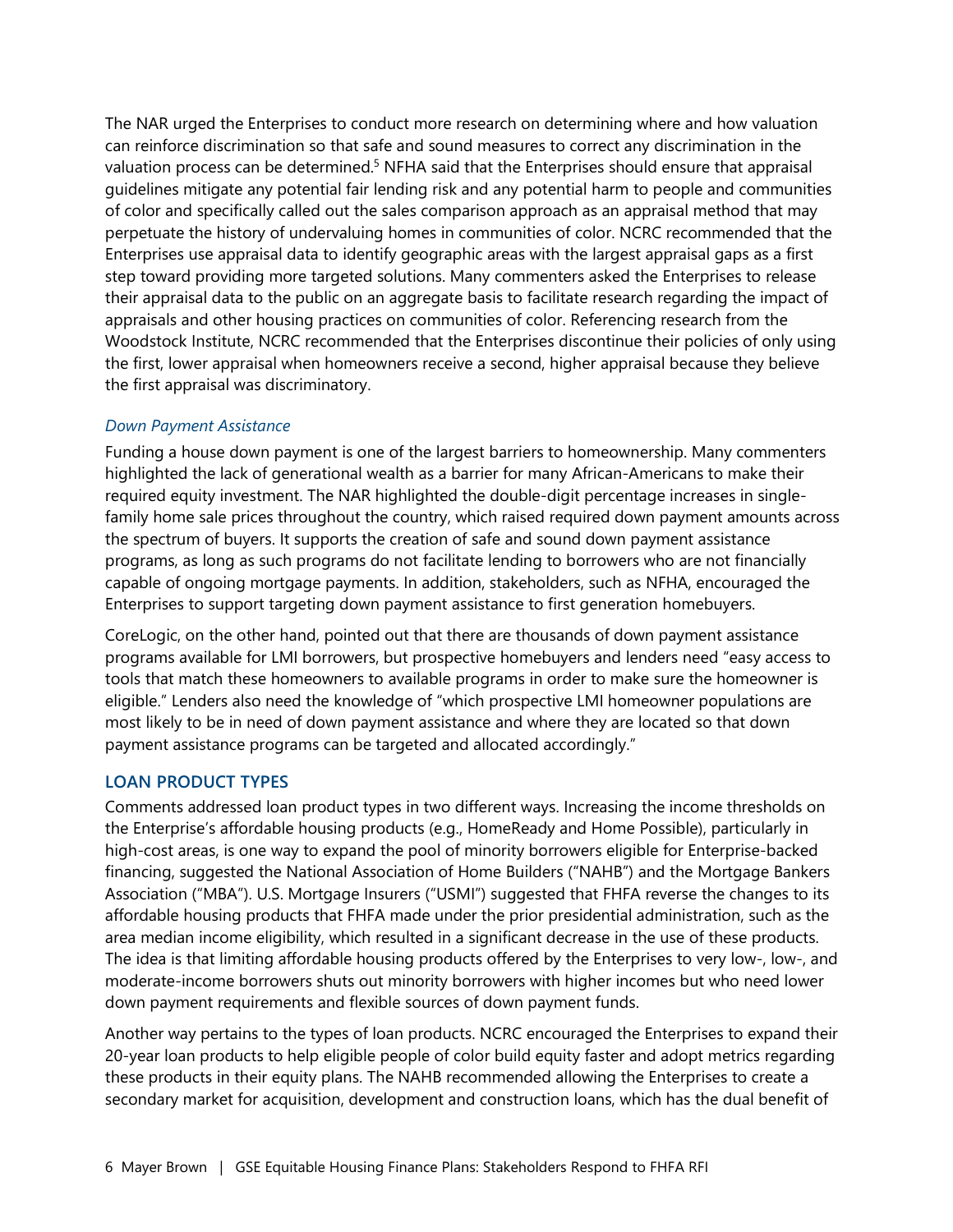increasing the supply of single-family homes and addressing the demand side of the equation. CoreLogic called for "retooling" the home improvement loan products of the Enterprises. The NAR recommended expanding mortgage products that allow homeowners to combine a home purchase and renovation, such as Fannie Mae's HomeStyle and Freddie Mac's CHOICERenovation loan products, and increasing loan limits. USMI also suggested implementing a conventional mortgage product similar to that proposed by Senator Mark Warner in his "Low-Income First Time Homebuyers Act." This product would be targeted to first-time, first-generation homebuyers with household incomes of less than 120 percent of the area median income (or less than 140 percent of area median income for properties located in high cost areas).

The Pew Charitable Trusts ("PCT") suggested that the Enterprises promote manufactured housing as a source of affordable housing through a personal property loan pilot program. It cited the work of the MBA, which had identified the lack of a secondary market for personal property loans as a barrier for lenders to finance manufactured home purchases due to liquidity constraints.

#### **LOAN SIZE**

Increasing purchases of small-dollar mortgages was another major topic. For example, NCLC, among others, urged FHFA to require the Enterprises to consider significantly expanding their purchase of, and support for, small balance mortgage loans in their Plans. Residential mortgage loans with original principal amounts of under \$150,000 generally are thought to be small-dollar mortgages. Of course, lack of supply of affordable housing is one reason for the decline in small-dollar mortgages due in part to the increasing percentage of all cash purchases of single-family homes for investment as rental housing. But, assuming such loans are available to be made, one comment letter reported that the denial rate for minority borrowers of small-dollar loans is high. This is due in part to the denials often not relating to an applicant's credit profile but, rather, being based on a lender's inability to make small-dollar loans profitably. This is tied to the economics where origination fees and servicing fees are pegged to the principal amount of the loan but the fixed cost to originate or service does not depend entirely on the size of the loan.

The result, according to the PCT, is that many borrowers who otherwise would qualify for traditional residential mortgage loans instead may turn to non-mortgage alternative financing arrangements that are thought by some to be less beneficial to consumers than a traditional mortgage loan, such as land contracts and lease/purchase arrangements. Some stakeholders, however, asserted (i) it would be premature to conclude that non-mortgage alternative financing arrangements are universally harmful to consumers and (ii) more analysis is needed to understand why some buyers choose alternative arrangements and to what extent the perceived benefits of those arrangements materialize.

#### **LOAN PRICING**

Comments regarding loan pricing generally fell into three categories. One line focused on the enhanced capital requirements for the Enterprises that FHFA imposed last year through regulation. These comments generally noted that there is a direct relationship between higher capital requirements for the Enterprises and their pricing of loan purchases and recommended a relaxation of some of these requirements.

Other comments addressed pricing subsidies. Overall, the Enterprises should pool more of the mortgage risk and keep pricing as level as possible across credit categories without driving loans out of the Enterprises' market through adverse selection, wrote the CRL. But, more broadly, the HPC noted that "The [Enterprises'] pricing framework would benefit from transparency regarding the overall [Enterprise] cross-subsidization methodology."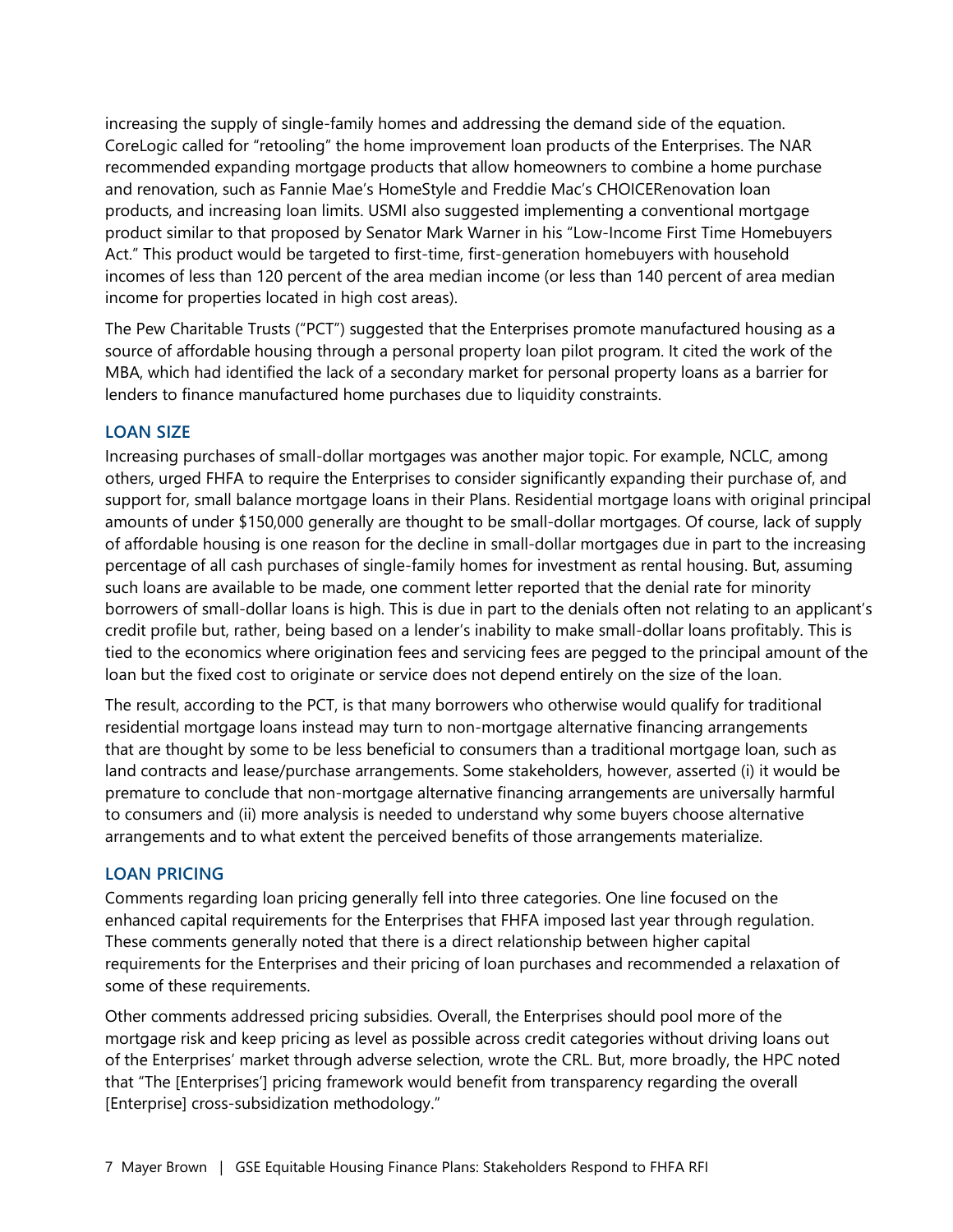Loan Level Pricing Adjustments ("LLPAs") generated the most comments about pricing. Introduced in 2008 to help partially offset the record losses resulting from the then-housing and financial crisis, LLPAs are payable by loan sellers to the Enterprises based on perceived higher risks but generally are passed through to borrowers through higher interest rates. Many argue that LLPAs may not be as necessary today. For example, NFHA wrote:

Notably, the key business justifications for the LLPAs do not hold up under scrutiny. The factors upon which the LLPAs rely (loan-to-value ratio and credit score) are not related to the key risk features of the majority of the loans that experienced massive defaults in the foreclosure crisis. Those loans failed due to the combination of poor underwriting, little or no documentation, high fees, exploding interest rates, risk layering, and negative amortization. The Truth in Lending Act's Ability to Pay/Qualified Mortgage rule already addresses most of these risks.

Regardless of the reasons for their initial adoption, LLPAs, many (such as NFHA) wrote, have a disparate impact on minority borrowers because the common metrics of a loan's loan-to-value ratio and the borrower's credit score generally work against minority borrowers due to a lack of generational wealth to fund down payments and materially lower average credit scores. The MBA recommended reversing credit score-related pricing adjustments on low down payment products in specific metropolitan areas as well as eliminating LLPAs entirely for first-generation homebuyers.

The NCLC went even further, commenting that the Enterprises should be required to abandon the LLPA framework. The NFHA declared that "LLPAs are not necessary for safety and soundness reasons or to recoup the GSEs' lost capital" and should be eliminated "as they are a barrier that unnecessarily increases the cost of homeownership." At a minimum, many asserted, LLPAs should be evaluated and likely reduced in order to align with reasonably expected credit losses to be suffered by the Enterprises. The HPC, for example, advocated that the Enterprises' upfront fees should be "appropriately calibrated to compensate the [Enterprises] for expected…credit losses on borrower defaults, without unintended, disparate impacts on protected classes."

Another common suggestion was to remove LLPAs on rate and term re-financings. Presumably, the seller paid a LLPA to the relevant Enterprise at the time the loan is sold to the Enterprise, and the borrower bore the economic brunt of that adjustment through a higher interest rate. Borrowers refinancing loans already acquired by Freddie Mac or Fannie Mae indirectly paid an LLPA when the loan was initially originated and sold to an Enterprise, and some commentators, such as America's Homeowner Alliance, asserted that this fee should not be paid more than once.

The HPC suggested perhaps adding more elements in the pricing matrix:

An additional way to achieve more balance between risk and access in loan pricing may be to add other loan attributes to the pricing matrix. We would encourage exploration of additional factors such as small-dollar mortgages (those with an unpaid principal balance of less than \$150,000) loans in certain geographies (including historically redlined areas, areas of concentrated poverty, high opportunity areas, or rural areas), and low down payment mortgages that have 3<sup>rd</sup> party credit enhancements. It is possible that loans with these characteristics are potentially being mispriced due to their slower prepayment rates as well as their lower loss severities (particularly due to the increase in home prices for entry level properties). A study of this issue could uncover excess pricing for some of the most vulnerable borrowers and contributing to inequitable housing outcomes.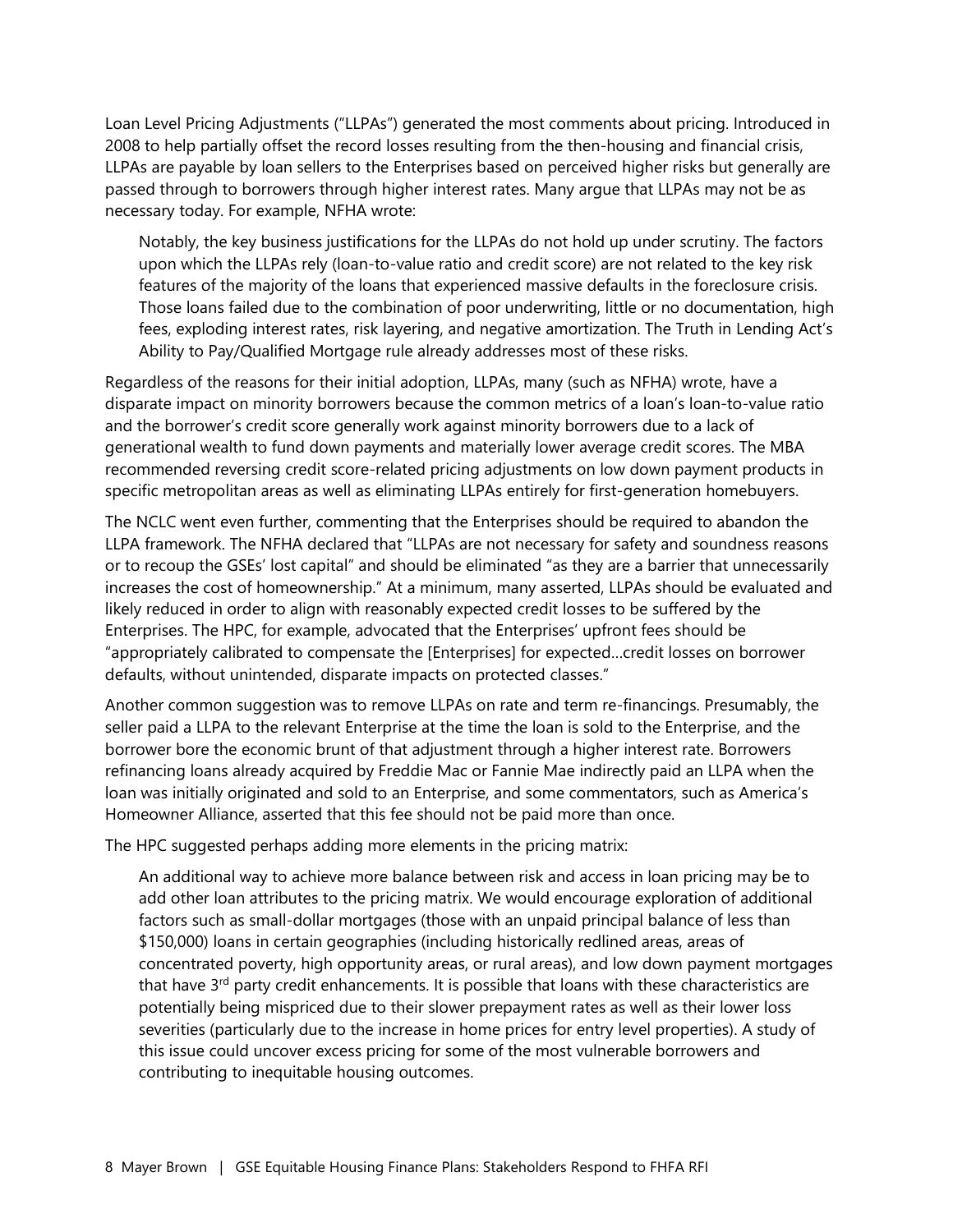#### **SPECIAL PURPOSE CREDIT PROGRAMS**

One of the other major recommendations from industry stakeholders is the more effective use of Special Purpose Credit Programs ("SPCP"), which are authorized under the Equal Credit Opportunity Act ("ECOA").<sup>[6](#page-9-5)</sup> Notwithstanding ECOA's general prohibitions against discrimination in the extension of credit, ECOA provides that it is not discriminatory for creditors to establish targeted credit assistance programs for certain purposes, including an SPCP offered by a for-profit lender to meet special social needs and that meets standards prescribed in Regulation B.[7](#page-9-6)

Some of the commenters to the RFI expressed their interest in the Enterprises' potential use of SPCPs as a means to target the racial or ethnic homeownership gap but referenced the continuing uncertainty about their legality. After the end of the RFI comment period, on December 6, 2021, the Office of General Counsel of the Department of Housing and Urban Development ("HUD") issued a legal opinion concluding that a for-profit's SPCP, designed and administered in accordance with ECOA and Regulation B, "generally" does not violate the Fair Housing Act. While not binding on courts, the HUD legal opinion perhaps opens the door for the Enterprises to design and implement targeted programs that are explicitly dependent on a common characteristic such as race or ethnicity. Lenders in turn could mimic the targeted eligibility criteria in an SPCP.

NFHA urged the Enterprises to create purchase programs for "race-conscious" SPCPs to ensure liquidity for the market. NCRC advocated that SPCPs should have a "vital role" in the Enterprises' Plans, explaining that "these programs can target formerly redlined neighborhoods or geographical areas with past and ongoing discrimination and can target the subgroup within people of color that are experiencing discrimination." The comment letter did not mention the legal uncertainty of this course of action, but it did identify the reluctance of lenders to adopt SPCPs because of liquidity concerns that the Enterprises might be able to alleviate through their purchase of loans originated through SPCPs.

#### **LIMITED ENGLISH PROFICIENCY**

Stakeholders also support additional efforts to promote access to mortgage credit for mortgage-ready limited English proficiency borrowers. According to commenters, there is a categorical need to provide translations into more languages and to continue working with lenders to reduce potential legal liability. The latter can be done by including disclosures on translated documents that state the English language version is the enforceable version of the documents. As the Enterprises do with lenders, stakeholders asserted the Enterprises should provide indemnification to housing providers that use the Enterprises' translations of the standardized documents if there is a conflict between the translation and the English language original. NCLC's comment letter went to great lengths to discuss the need for FHFA to take meaningful steps to promote language access in origination and servicing as well.

The stakeholders, such as NCRC, NCLC, NHRC and NFHA, encourage FHFA to restore the language preference question in the Uniform Residential Loan Application ("URLA"), particularly in the fields of the application that collect information on participation on pre-purchase education or counseling. In 2017, FHFA finalized a language preference question on the revised URLA, but it subsequently removed the question following industry concerns about legal risk. By the FHFA integrating the collection of language preference in mortgage origination, requiring that the language preference transfers at closing with the mortgage information to the servicer, and making the information available if servicing is sold, commenters argue that lenders and servicers would have the ability to communicate in a borrower's preferred language at any point in the relationship.